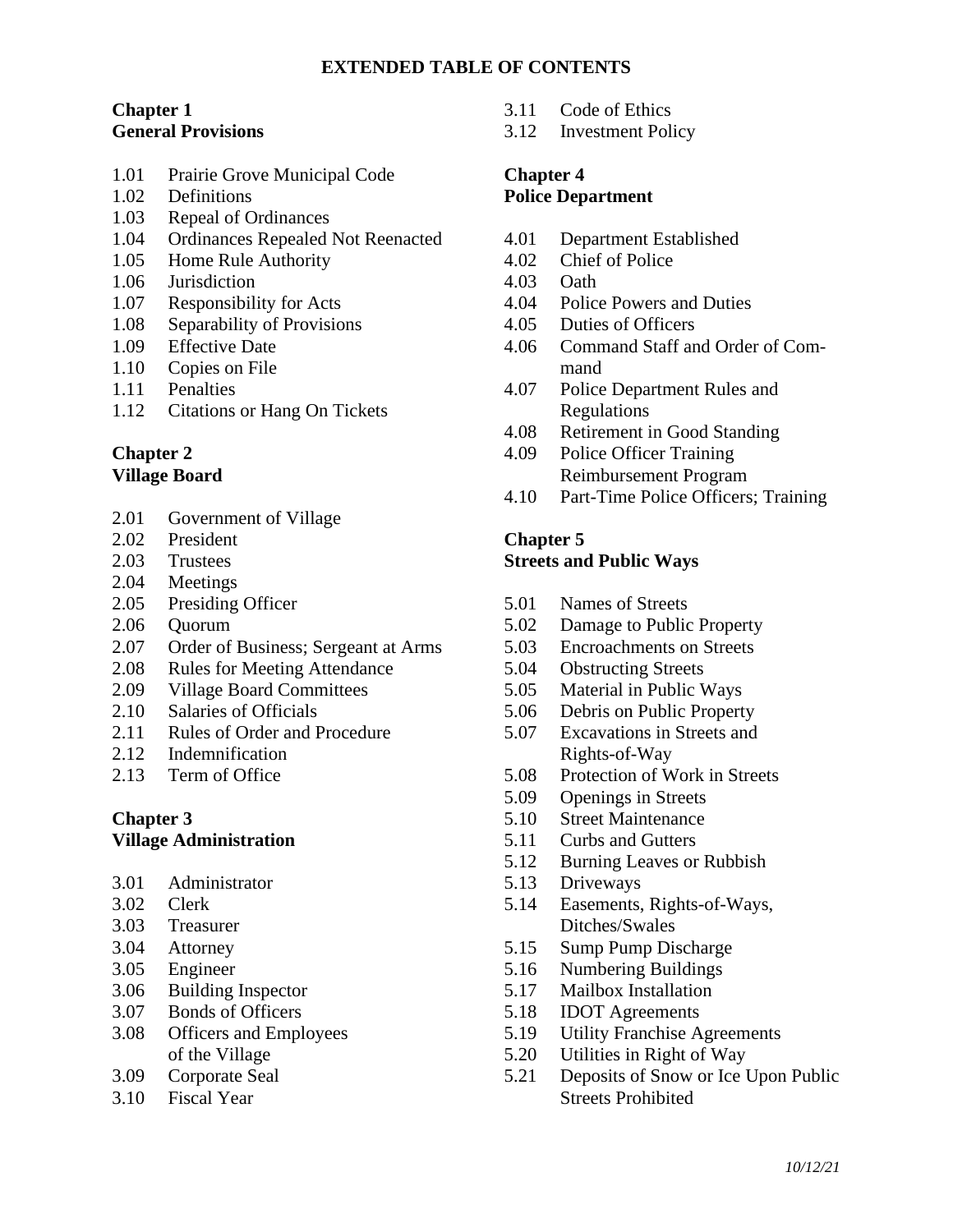#### **Chapter 6 Village Hall Facilities**

- 6.01 Village Hall Uses
- 6.02 Village Hall Use Procedures

### **Chapter 7**

#### **Parks and Playgrounds**

- 7.01 Definitions
- 7.02 Protection of Park Property
- 7.03 Vehicles, Operation
- 7.04 Motorized Vehicles
- 7.05 Speed Limit
- 7.06 Parking
- 7.07 Firearms and Weapons
- 7.08 Alcoholic Beverages
- 7.09 Advertising and Signs
- 7.10 Use of Park Area
- 7.11 Fires
- 7.12 Group Activity
- 7.13 Swimming
- 7.14 Operating policy

#### **Chapter 8 Boards, Special Committees**

# **and Commissions**

- 8.01 General Provisions
- 8.02 Architectural Review Commission
- 8.03 Planning and Zoning Commission
- 8.04 Economic Development Commission

#### **Chapter 9**

#### **Nuisances and Offenses Against Public Peace, Safety and Morals**

- 9.01 Public Nuisances Prohibited
- 9.02 Public Nuisances Defined
- 9.03 Abatement of Public Nuisances
- 9.04 Cost of Abatement
- 9.05 Abandoned Motor Vehicles
- 9.06 Noxious Plants and Weeds
- 9.07 Alarms
- 9.08 Disorderly Conduct
- 9.09 Weapons
- 9.10 Barbed Wire Fences
- 9.11 Noise
- 9.12 Damaging Property
- 9.13 Littering
- 9.14 Combustible Refuse
- 9.15 Parades and Demonstrations
- 9.16 Open Burning of Landscape Waste
- 9.17 Curfew
- 9.18 Parental Responsibility
- 9.19 Theft of Service
- 9.20 Bicycles, Tricycles, Skateboards or Similar Motorized and Non-Motorized Recreational Devices
- 9.21 No Smoking
- 9.22 Remote Control Devices
- 9.23 Street Gang Activity
- 9.24 Persons Responsible for Unlawful Activities on Their Premises

#### **Chapter 10**

#### **Scavengers, Recyclables and Refuse**

- 10.01 Definitions
- 10.02 Residential Scavenger Service Regulations
- 10.03 Commercial Scavenger Service Regulations
- 10.04 Prohibitions
- 10.05 Scavenger Services Licenses

#### **Chapter 11 Dogs and Other Animals**

- 11.01 Definitions
- 11.02 Cruelty to Animals
- 11.03 Dangerous Animals
- 11.04 Noisy Animals
- 11.05 Animals Prohibited
- 11.06 Diseased Animals
- 11.07 Dog Licenses
- 11.08 Dogs and Cats Running at Large
- 11.09 Animal Bites
- 11.10 Dog Litter
- 11.11 Limit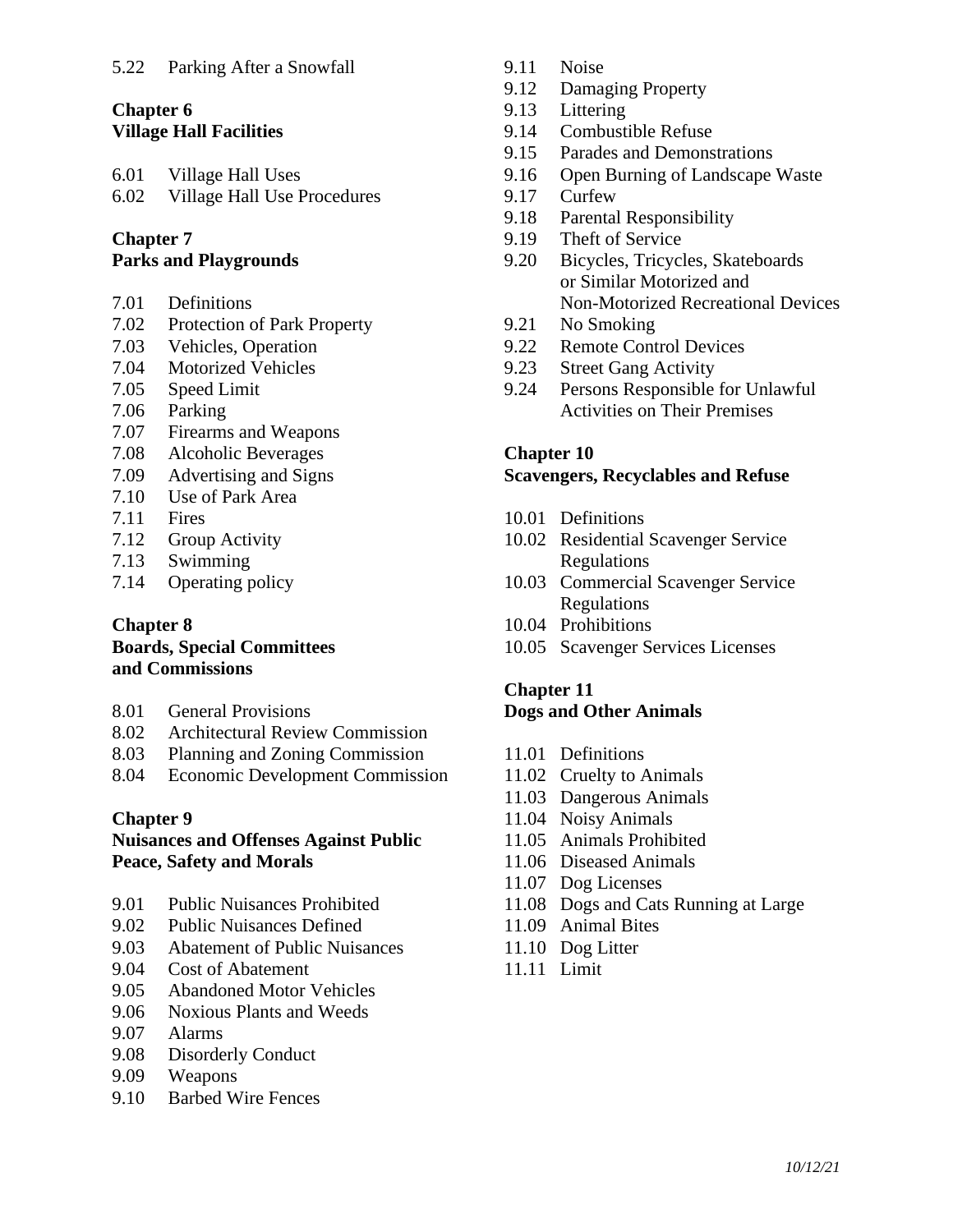#### **Chapter 12 Construction of Utility Facilities in the Rights of Way**

- 12.01 Purpose and Scope
- 12.02 Definitions
- 12.03 Annual Registration Required
- 12.04 Permit Required; Applications and Fees
- 12.05 Action on Permit Applications
- 12.06 Effect of Permit
- 12.07 Revised Permit Drawings
- 12.08 Insurance
- 12.09 Indemnification
- 12.10 Security
- 12.11 Permit Suspension and Revocation
- 12.12 Change of Ownership or Owner's Identity or Legal Status
- 12.13 General Construction Standards
- 12.14 Traffic Control
- 12.15 Location of Facilities
- 12.16 Construction Methods and Materials
- 12.17 Vegetation Control
- 12.18 Removal, Relocation or Modifications of Utility Facilities
- 12.19 Clean-Up and Restoration
- 12.20 Maintenance and Emergency Maintenance
- 12.21 Variances
- 12.22 Penalties
- 12.23 Enforcement

#### **Chapter 13 Tobacco and Alternative Nicotine Products**

- 13.01 Definitions
- 13.02 License Required
- 13.03 License Application, Fee
- 13.04 Prohibitions Regarding Minors
- 13.05 Certain Free Distribution is Prohibited
- 13.06 Vending Machine; Locking Devices
- 13.07 Possession and Use of Bidi Cigarettes, Smoking Herbs, Tobacco Accessories and Tobacco Products; Tobacco Retailer's License
- 13.08 Administration and Enforcement
- 13.09 Penalties

## **Chapter 14 Liquor Control**

- 14.01 Adoption of Liquor Control Act of 1934
- 14.02 Definitions
- 14.03 Liquor License Required
- 14.04 Liquor License Applications
- 14.05 Liquor License Restrictions
- 14.06 Liquor License Classifications; Fees
- 14.07 Classes and Maximum Number of Liquor Licenses Issued
- 14.08 Closing Hours
- 14.09 Disposition of License Fees
- 14.10 Insurance Requirements
- 14.11 License Renewal
- 14.12 Change of Location
- 14.13 Prohibited Activities by Licensees
- 14.14 Absence; Abandonment
- 14.15 Sale Restrictions
- 14.16 Public Consumption
- 14.17 Purchase or Acceptance of Gifts of Liquor by Persons Under the Age of 21; Identification Cards, Punishment; Exceptions
- 14.18 Sale, Gift, Delivery to Persons Under 21 Years of Age
- 14.19 Sale or Use of False Evidence of Age and Identity
- 14.20 Employee Server Restrictions
- 14.21 Sales of Intoxicated Persons, Habitual Drunkards, Spendthrifts and Mental Incompetence
- 14.22 Inspections and Enforcement
- 14.23 Acts of Agent or Employee; Liability of Licensee; Knowledge of Licensee
- 14.24 Owner of Premises Permitting Violation; Penalty
- 14.25 Police Training Events
- 14.26 BASSET Program
- 14.27 Revocation or Suspension of License; Fines; Notice; Hearing; Appeal
- 14.28 Video Gaming Terminals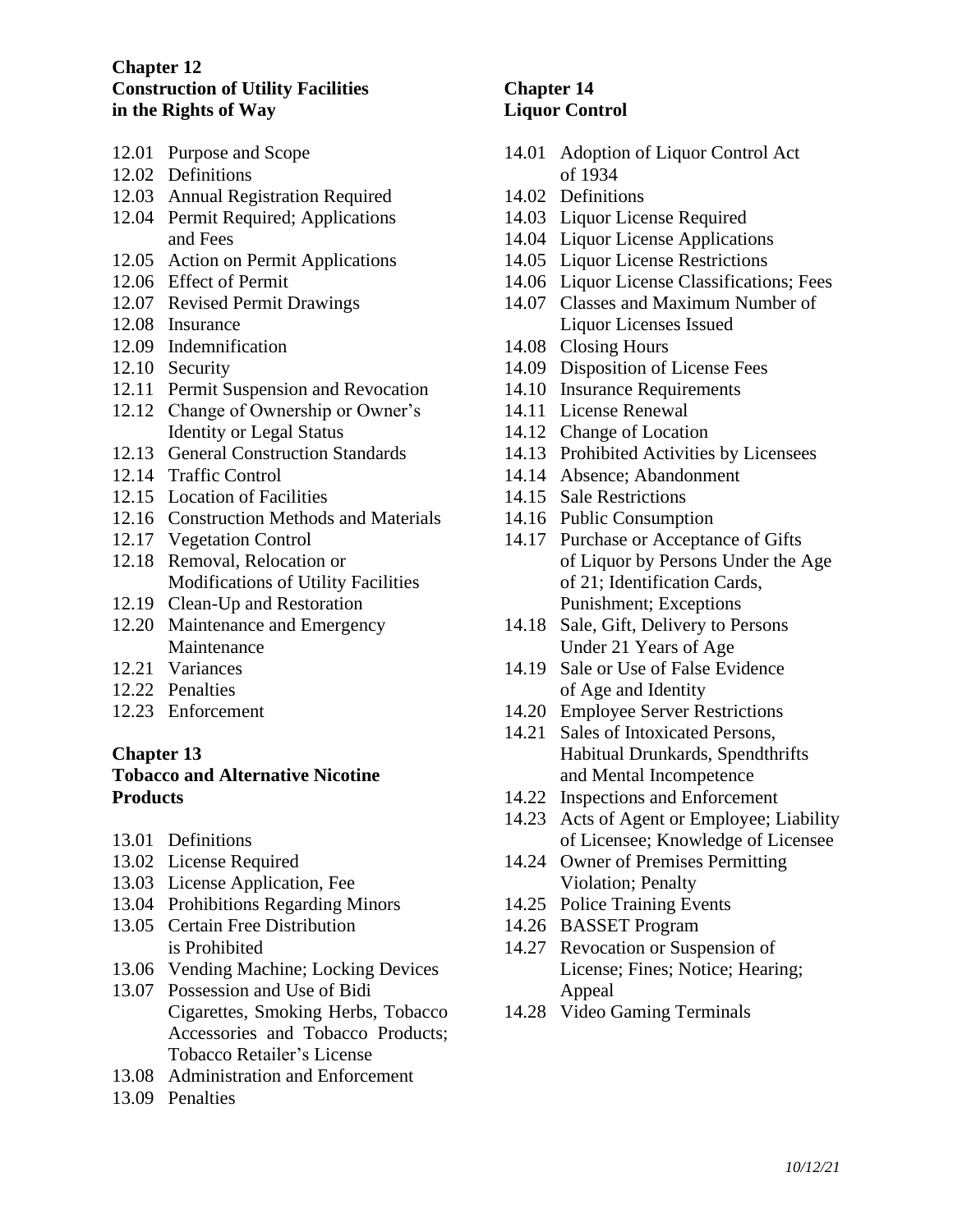## **Chapter 15 Traffic**

- 15.01 Traffic Regulations
- 15.02 No License
- 15.03 Abandoned Vehicle
- 15.04 Off-Street Storage of Vehicles
- 15.05 Enforcement Procedure
- 15.06 Vehicles for Sale
- 15.07 Reclaimed Vehicles, Expenses
- 15.08 Careless Driving
- 15.09 Reserved
- 15.10 Parking Places Reserved for Persons with Disabilities
- 15.11 School Parking Areas
- 15.12 Parking Limitations/Prohibitions
- 15.13 Restricted Parking Areas
- 15.14 No Passing Zones
- 15.15 Snowmobile Routes, Local Regulations
- 15.16 Compression/Release Engine Brake Use Prohibited
- 15.17 Overweight Vehicles
- 15.18 Speed Limits
- 15.19 Stop Intersections
- 15.20 Safety Certificate Fine Allocation

# **Chapter 16**

#### **Occupation and Other Taxes**

- 16.01 Municipal Retailers Occupation Tax
- 16.02 Municipal Use Tax
- 16.03 Municipal Utility Tax on Electric Gross Receipts
- 16.04 Locally Imposed and Administered Tax Rights and Responsibilities

# **Chapter 17**

### **Solicitors**

- 17.01 Definitions
- 17.02 Purpose
- 17.03 Permit Required
- 17.04 Application for Permit
- 17.05 Issuance, Denial and Revocation of Permits
- 17.06 Village Policy on Soliciting
- 17.07 Notice Regulating Soliciting
- 17.08 Duty of Solicitors
- 17.09 Uninvited Soliciting
- 17.10 Time Limit on Soliciting
- 17.11 Prohibited Practices
- 17.12 Permit Fee
- 17.13 Regulation of Not-for-Profit Solicitors for Funds

#### **Chapter 18**

#### **Municipal Telecommunications Infrastructure Maintenance Fee**

- 18.01 Definitions
- 18.02 Registration of Telecommunications Providers
- 18.03 Municipal Telecommunications Infrastructure Maintenance Fee
- 18.04 Collection, Enforcement and Administration of Telecommunications Infrastructure Maintenance Fee
- 18.05 Compliance with Other Laws
- 18.06 Existing Franchises and Licenses
- 18.07 Penalties
- 18.08 Enforcement
- 18.09 Waiver and Fee Implementation

# **Chapter 19**

#### **Planning, Zoning and Development Fees**

- 19.01 Annexation Fees
- 19.02 Planning, Zoning and Development Fees
- 19.03 Reimbursement of Fees
- 19.04 Abandoned Property
- Exhibit A Planning, Zoning and Development Review Fees Exhibit B Deposits Required for Reimbursement of Fees

#### **Chapter 20 Landscaping Code**

- 20.01 Purpose
- 20.02 Definitions
- 20.03 Scope of Regulations
- 20.04 Approval Process
- 20.05 Plan Preparation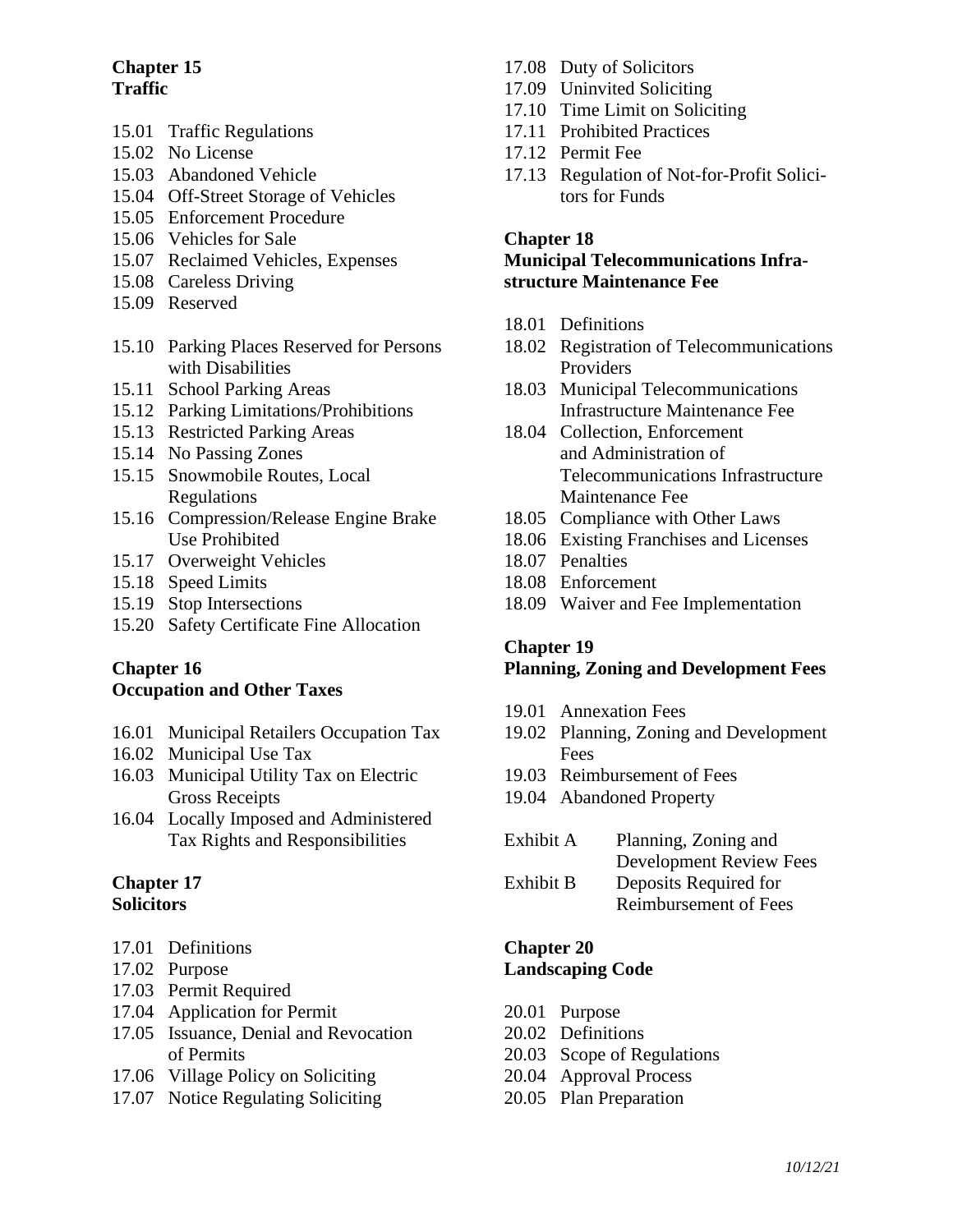- 20.06 Submittal Requirements
- 20.07 Landscape Standards
- 20.08 Plant Materials Standards
- 20.09 Maintenance and Replacement
- 20.10 Parking Lot Requirements
- 20.11 Landscaping Required
- 20.12 Transitional Yards
- 20.13 Freestanding, Ground and Monument Signs
- 20.14 Maintenance and Removal of Trees
- 20.15 Preservation of Roadscapes
- 20.16 Prohibited Vegetation

# **Chapter 21**

# **Zoning**

| Article 1 | Title, Purpose and Intent |
|-----------|---------------------------|
|           |                           |

- Article 2 Rules and Definitions
- Article 3 General Provisions
- Article 4 Establishment and Purpose of Districts and District Boundaries
- Article 5 District Regulations
- Article 6 Planned Developments
- Article 7 Off-Street Parking and Loading
- Article 8 Non-Conformities
- Article 9 Administration and Processing Article 10 Performance Standards

#### **Chapter 22 Subdivision Regulations**

- 22.01 Purpose and Jurisdiction
- 22.02 Definitions
- 22.03 Preliminary Subdivision/Planned Development Procedures
- 22.04 Final Plat of Subdivision Procedures
- 22.05 Fees
- 22.06 Subdivision/Planned Development Design Standards
- 22.07 Required Public Improvements for all Subdivisions/Planned Developments
- 22.08 Architectural Review Requirements
- 22.09 Stormwater Management
- 22.10 Construction Standards and Guarantees, Construction and

Maintenance Inspections, Acceptance of Public Improvements and Maintenance

- 22.11 Cash and Land Donations for Park **Sites**
- 22.12 Educational Facilities Impact Fee
- 22.13 Educational Facilities Transition Fee
- 22.14 Municipal Impact Fee and Fire Impact Fee

# **Chapter 23 Building Code**

- 23.01 Adoption of Building Code
- 23.02 Exceptions
- 23.03 Specific Amendments to the Codes
- 23.04 Building Permits
- 23.05 Professional Fees
- 23.06 Permit/Schedule Construction Schedule
- 23.07 Municipal Property Damage Deposits
- 23.08 Decks
- 23.09 Driveways
- 23.10 Elevator Inspections
- 23.11 Garages
- 23.12 Trenches
- 23.13 Excavation in the Right-of-Way
- 23.14 Moving of Buildings
- 23.15 Sign Boards
- 23.16 Swimming Pools, Hot Tubs, Spas
- 23.17 Temporary Certificate of Occupancy
- 23.18 Certificate of Occupancy
- 23.19 Local Rules
- 23.20 Rights Continued
- 23.21 Fee Schedule
- 23.22 Unlawful Issuance of Building Permit
- 23.23 Unlawful Continuance of Building Activity
- 23.24 Architectural Review Requirements
- 23.25 Fire District Rapid Entry Key System
- 23.26 Violation Penalties
- Exhibit A Fee Schedule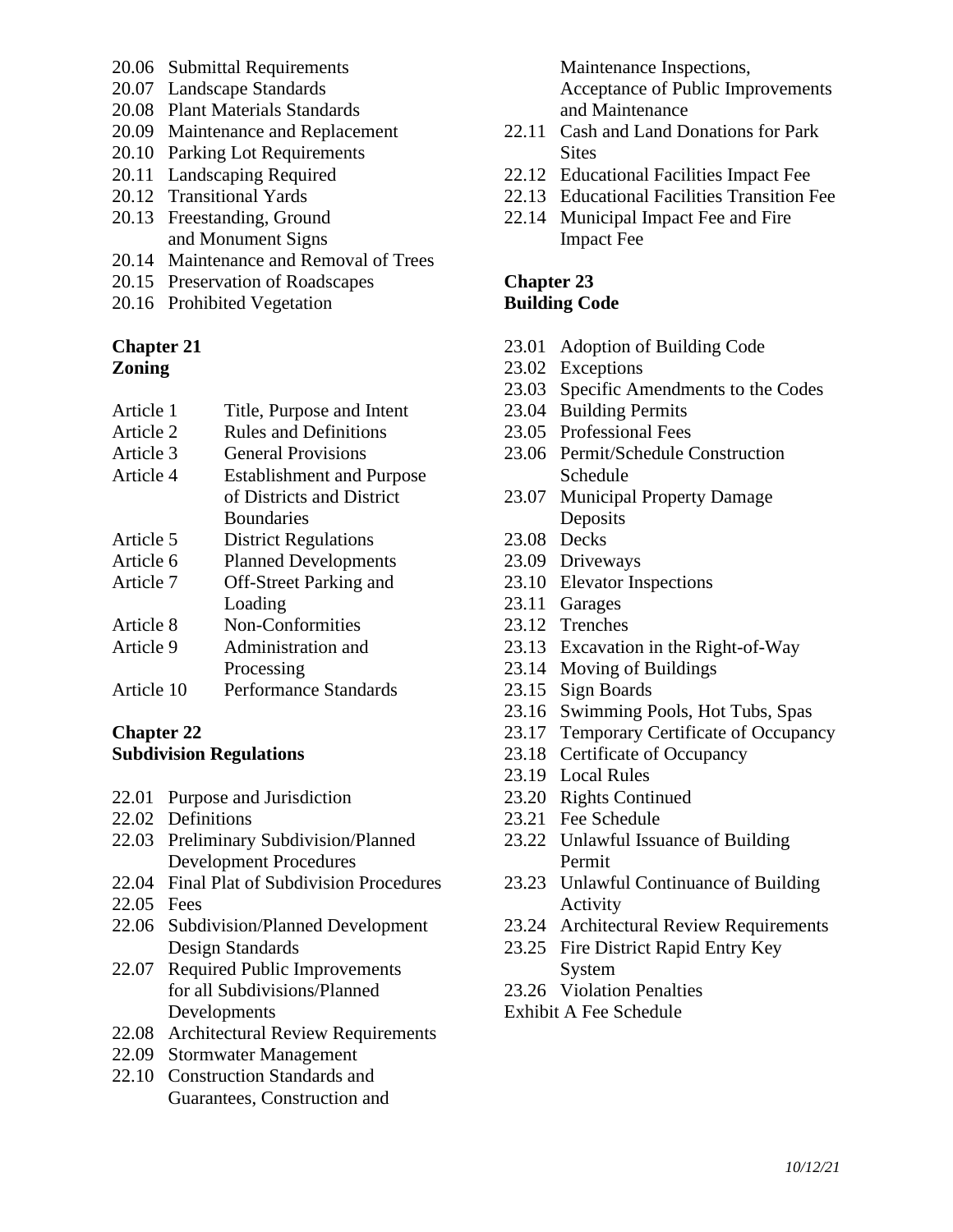### **Chapter 24 Sign Regulations**

- 24.01 Purpose and Intent
- 24.02 Definitions
- 24.03 Prohibited Signs
- 24.04 Authorized Signs General Provisions
- 24.05 Signs Authorized by Zoning District
- 24.06 Administration
- 24.07 Maintenance
- 24.08 Enforcement
- 24.09 Variations

# **Chapter 25 Stormwater Management**

- 25.01 Stormwater Management
- 25.02 Storm Sewer Design Standards
- 25.03 Fees
- Exhibit A

|                                  | Appendix A Public Bodies of Water in                                                                      |
|----------------------------------|-----------------------------------------------------------------------------------------------------------|
|                                  | <b>McHenry County</b>                                                                                     |
| $\lambda$ $\lambda$ $\mathbf{D}$ | $M_{\odot}H_{\odot}$ and $\Omega_{\odot}$ and $M_{\odot}$ and $M_{\odot}$ and $M_{\odot}$ and $M_{\odot}$ |

- Appendix B McHenry County Watersheds
- Appendix C High Quality Aquatic Resources
- Appendix D Flood Insurance Rate Maps, Floodway Map and Flood Insurance Study

# **Chapter 26**

#### **Cable/Video Service Provider Fee**

| 26.01 | Definitions                  |
|-------|------------------------------|
| 26.02 | Cable/Video Service Provider |
|       | Fee Imposed                  |
| 26.03 | <b>Applicable Principles</b> |
| 26.04 | No Impact on Other Taxes     |
|       | Due from Holder              |
| 26.05 | Audits of Cable/Video        |
|       | Service Provider             |
| 26.06 | Late Fees, Payments          |
|       |                              |

#### **Chapter 27**

# **Cable & Video Customer Protection Law**

- 27.01 Customer Service and Privacy Protection Law
- 27.02 Enforcement

#### 27.03 Penalties

27.04 Customer Credits

# **Chapter 28**

# **Administrative Adjudication**

- 28.01 Adoption of State Statutes
- 28.02 Office of Administrative **Adjudication**
- 28.03 Director
- 28.04 Compliance Administrators
- 28.05 Administrative Law Judge
- 28.06 Notice of Violation (Non-Vehicular)
- 28.07 Service (Non-Vehicular)
- 28.08 Administrative Hearings
- 28.09 Defenses to Building Code Violation
- 28.10 Sanctions Applicable to Owner; **Property**
- 28.11 Subpoenas
- 28.12 Default; Motion to Set Aside Default Judgment
- 28.13 Judicial Review
- 28.14 Enforcement of Judgment
- 28.15 Parking and Standing of Vehicles and the Condition and Use of Vehicle Equipment
- 28.16 Election of Remedies
- 28.17 Fines Applicable to All Offenses

#### **Chapter 29 Licenses and Permits**

Article 1 – Raffles

- 29.00 Definitions
- 29.01 Clerk Designated License Officer
- 29.02 Duties of Village Clerk
- 29.03 When Fee Payable
- 29.04 Termination of Licenses
- 29.05 Authority for Issuance; Applicability
- 29.06 License Required
- 29.07 Application for License
- 29.08 License Fees
- 29.09 Restrictions on Issuance of Licenses
- 29.10 Conduct of Raffles
- 29.11 Raffle Manager; Bond
- 29.12 Raffle Tickets
- 29.13 Prizes
- 29.14 Records